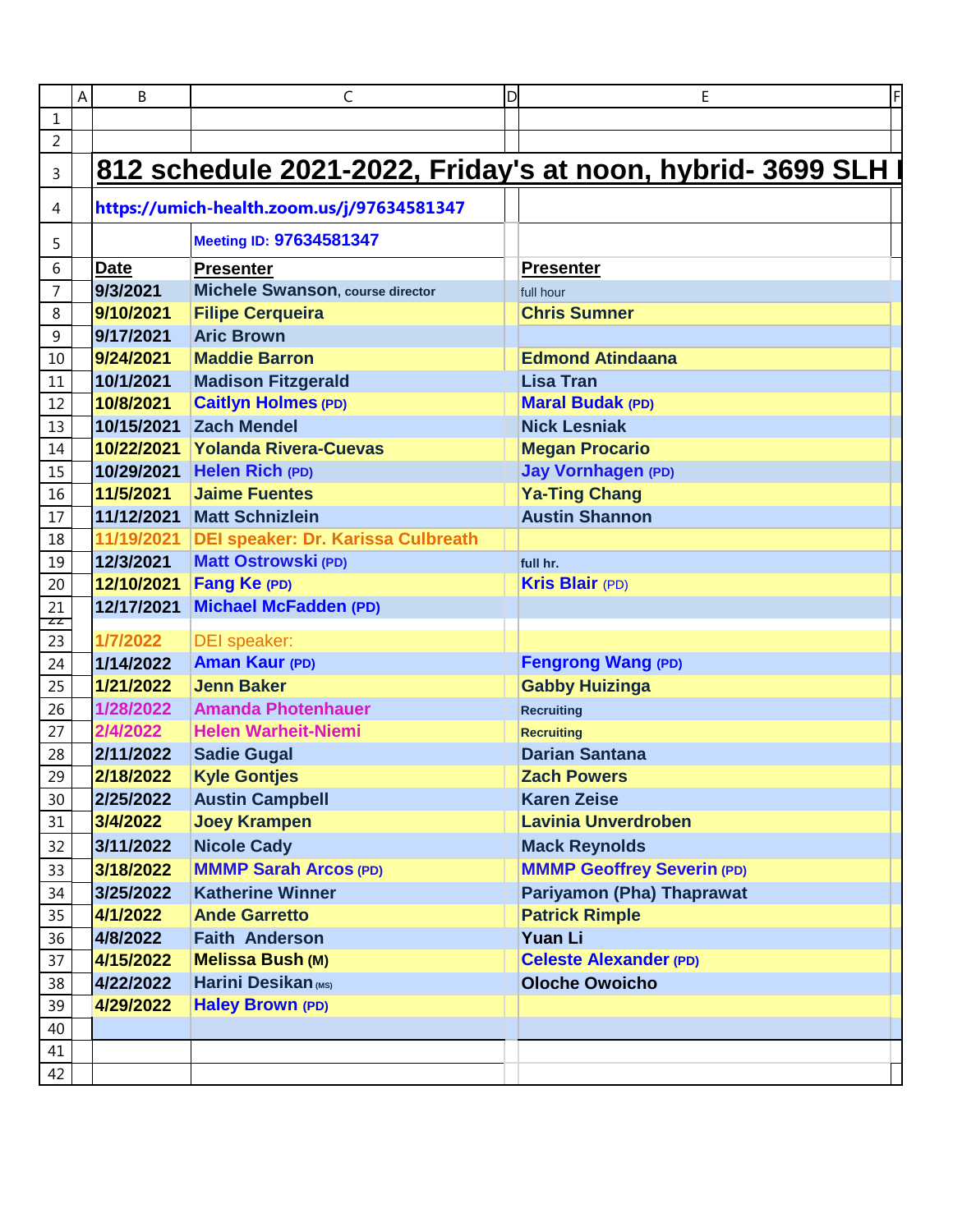|                                                                                                              | G                            | H |                               | К | M | N | $\circ$ |
|--------------------------------------------------------------------------------------------------------------|------------------------------|---|-------------------------------|---|---|---|---------|
| $\mathbf{1}$                                                                                                 |                              |   |                               |   |   |   |         |
| $\overline{2}$                                                                                               |                              |   |                               |   |   |   |         |
|                                                                                                              | <b>B</b> Med Sci II or Zoom  |   |                               |   |   |   |         |
| $\overline{4}$                                                                                               |                              |   |                               |   |   |   |         |
| $\overline{5}$                                                                                               |                              |   |                               |   |   |   |         |
|                                                                                                              | 6 Reviewer                   |   | <b>Reviewer</b>               |   |   |   |         |
| $\overline{7}$                                                                                               | Information                  |   |                               |   |   |   |         |
|                                                                                                              | 8 E. Martens                 |   | <b>B.</b> Moore               |   |   |   |         |
|                                                                                                              | 9 C. Chang                   |   | O. Fuller                     |   |   |   |         |
|                                                                                                              | 10 K. Collins                |   | V. Carruthers                 |   |   |   |         |
|                                                                                                              | 11 M. Cascalho               |   | J. Platt                      |   |   |   |         |
|                                                                                                              |                              |   |                               |   |   |   |         |
|                                                                                                              | 12<br>13 G. Luker            |   | P. King                       |   |   |   |         |
|                                                                                                              | $14$ K. Eaton                |   | J. Swanson                    |   |   |   |         |
|                                                                                                              |                              |   |                               |   |   |   |         |
| $\frac{15}{16}$                                                                                              | H. Mobley                    |   | A. Tai                        |   |   |   |         |
|                                                                                                              | 17 M. Anderson               |   | J. Weinberg                   |   |   |   |         |
|                                                                                                              |                              |   |                               |   |   |   |         |
| $\begin{array}{r} 18 \\ \hline 19 \\ \hline 20 \\ \hline 21 \\ \hline 23 \\ \hline 24 \\ \hline \end{array}$ |                              |   |                               |   |   |   |         |
|                                                                                                              |                              |   |                               |   |   |   |         |
|                                                                                                              |                              |   |                               |   |   |   |         |
|                                                                                                              |                              |   |                               |   |   |   |         |
|                                                                                                              |                              |   |                               |   |   |   |         |
|                                                                                                              |                              |   |                               |   |   |   |         |
| $\overline{25}$                                                                                              | T. O'Meara                   |   | K. Spindler                   |   |   |   |         |
|                                                                                                              | $\overline{26}$ P. Hanna     |   | D. Sherman                    |   |   |   |         |
|                                                                                                              | 27 E. Snitkin                |   | M. Huynh                      |   |   |   |         |
|                                                                                                              | 28 C. Wobus<br>29 M. Bachman |   | K. Choudhuri<br>N. Koropatkin |   |   |   |         |
|                                                                                                              | 30 A. Lauring                |   | M. Sandkvist                  |   |   |   |         |
|                                                                                                              | 31 T. Schmidt                |   | Y. Laouar                     |   |   |   |         |
|                                                                                                              | $32$ P. Schloss              |   | M. O'Riordan                  |   |   |   |         |
|                                                                                                              |                              |   |                               |   |   |   |         |
|                                                                                                              | $\frac{33}{34}$ S. Dawid     |   | M. Imperiale                  |   |   |   |         |
|                                                                                                              | 35 M. Raghavan               |   | M. Pearson                    |   |   |   |         |
|                                                                                                              | 36 A. Ono                    |   | I. Grigorova                  |   |   |   |         |
|                                                                                                              | 37 M. Green                  |   | A. Telesnitsky                |   |   |   |         |
|                                                                                                              | 38 R. Dickson                |   | V. Young                      |   |   |   |         |
|                                                                                                              |                              |   |                               |   |   |   |         |
|                                                                                                              |                              |   |                               |   |   |   |         |
|                                                                                                              |                              |   |                               |   |   |   |         |
| $\frac{39}{40}$<br>$\frac{41}{42}$                                                                           |                              |   |                               |   |   |   |         |
|                                                                                                              |                              |   |                               |   |   |   |         |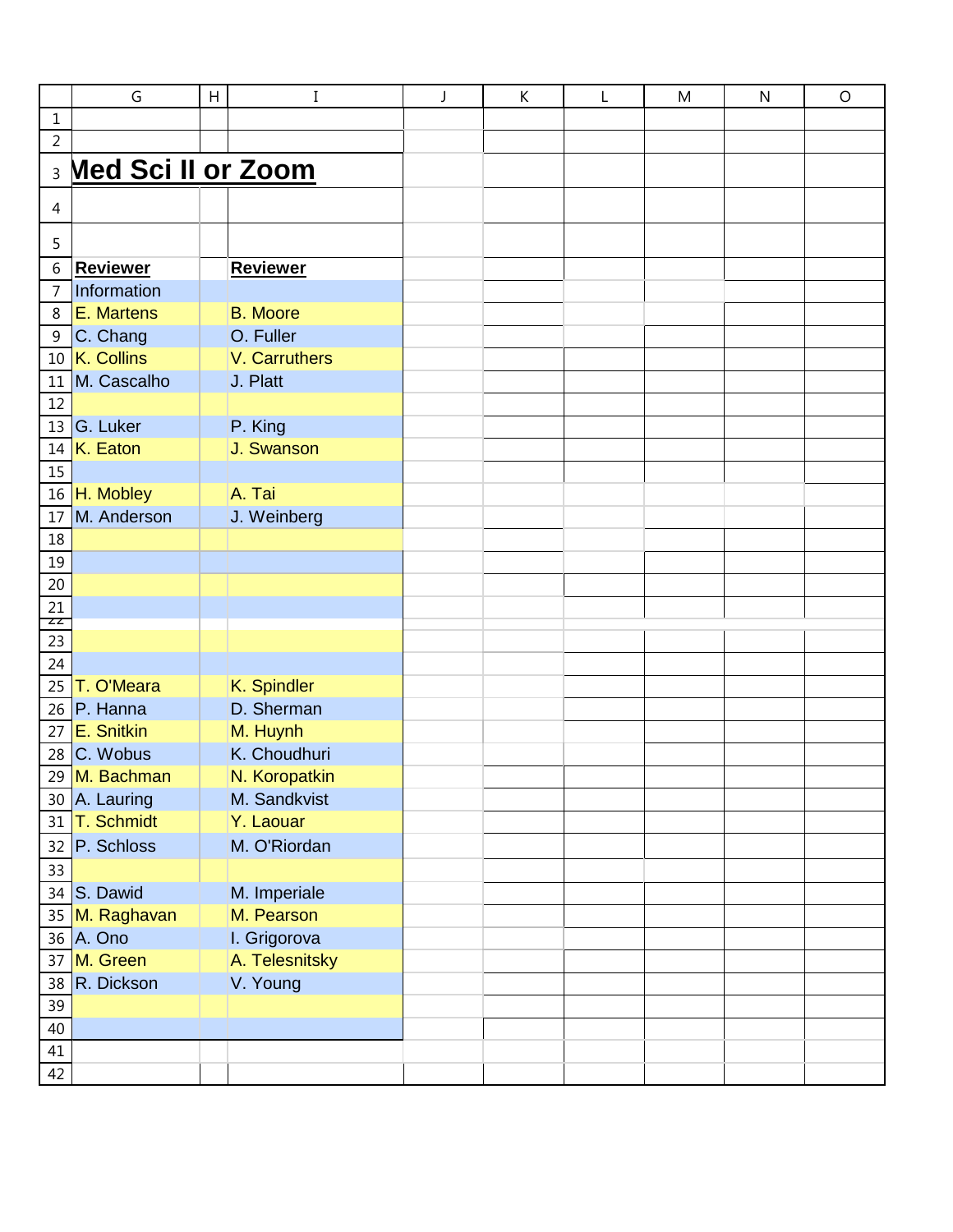|                       | $\sf P$ | Q | ${\sf R}$ | $\mathsf S$ | $\sf T$ | $\cup$ | $\sf V$ | ${\sf W}$ |
|-----------------------|---------|---|-----------|-------------|---------|--------|---------|-----------|
| $1\,$                 |         |   |           |             |         |        |         |           |
| $\overline{2}$        |         |   |           |             |         |        |         |           |
| $\mathsf{3}$          |         |   |           |             |         |        |         |           |
| $\overline{4}$        |         |   |           |             |         |        |         |           |
| $\sqrt{5}$            |         |   |           |             |         |        |         |           |
| $\,$ 6 $\,$           |         |   |           |             |         |        |         |           |
| $\overline{7}$        |         |   |           |             |         |        |         |           |
| $\,8\,$               |         |   |           |             |         |        |         |           |
| $9\,$                 |         |   |           |             |         |        |         |           |
| $10\,$                |         |   |           |             |         |        |         |           |
| $\boxed{11}$          |         |   |           |             |         |        |         |           |
| 12                    |         |   |           |             |         |        |         |           |
| $\frac{13}{1}$        |         |   |           |             |         |        |         |           |
| 14                    |         |   |           |             |         |        |         |           |
| 15                    |         |   |           |             |         |        |         |           |
| $16\,$                |         |   |           |             |         |        |         |           |
| 17                    |         |   |           |             |         |        |         |           |
| <u>18</u>             |         |   |           |             |         |        |         |           |
| <u>19</u>             |         |   |           |             |         |        |         |           |
| $20\,$                |         |   |           |             |         |        |         |           |
| $\overline{21}$<br>ZZ |         |   |           |             |         |        |         |           |
|                       |         |   |           |             |         |        |         |           |
| $\frac{23}{24}$       |         |   |           |             |         |        |         |           |
| 25                    |         |   |           |             |         |        |         |           |
| $\frac{26}{27}$       |         |   |           |             |         |        |         |           |
|                       |         |   |           |             |         |        |         |           |
| 28                    |         |   |           |             |         |        |         |           |
| $\overline{29}$       |         |   |           |             |         |        |         |           |
| $30\,$                |         |   |           |             |         |        |         |           |
| 31                    |         |   |           |             |         |        |         |           |
| 32                    |         |   |           |             |         |        |         |           |
| $\overline{33}$       |         |   |           |             |         |        |         |           |
| $34$                  |         |   |           |             |         |        |         |           |
| 35                    |         |   |           |             |         |        |         |           |
| 36                    |         |   |           |             |         |        |         |           |
| $37\,$                |         |   |           |             |         |        |         |           |
| $38\,$                |         |   |           |             |         |        |         |           |
| 39                    |         |   |           |             |         |        |         |           |
| $40\,$                |         |   |           |             |         |        |         |           |
| 41                    |         |   |           |             |         |        |         |           |
| 42                    |         |   |           |             |         |        |         |           |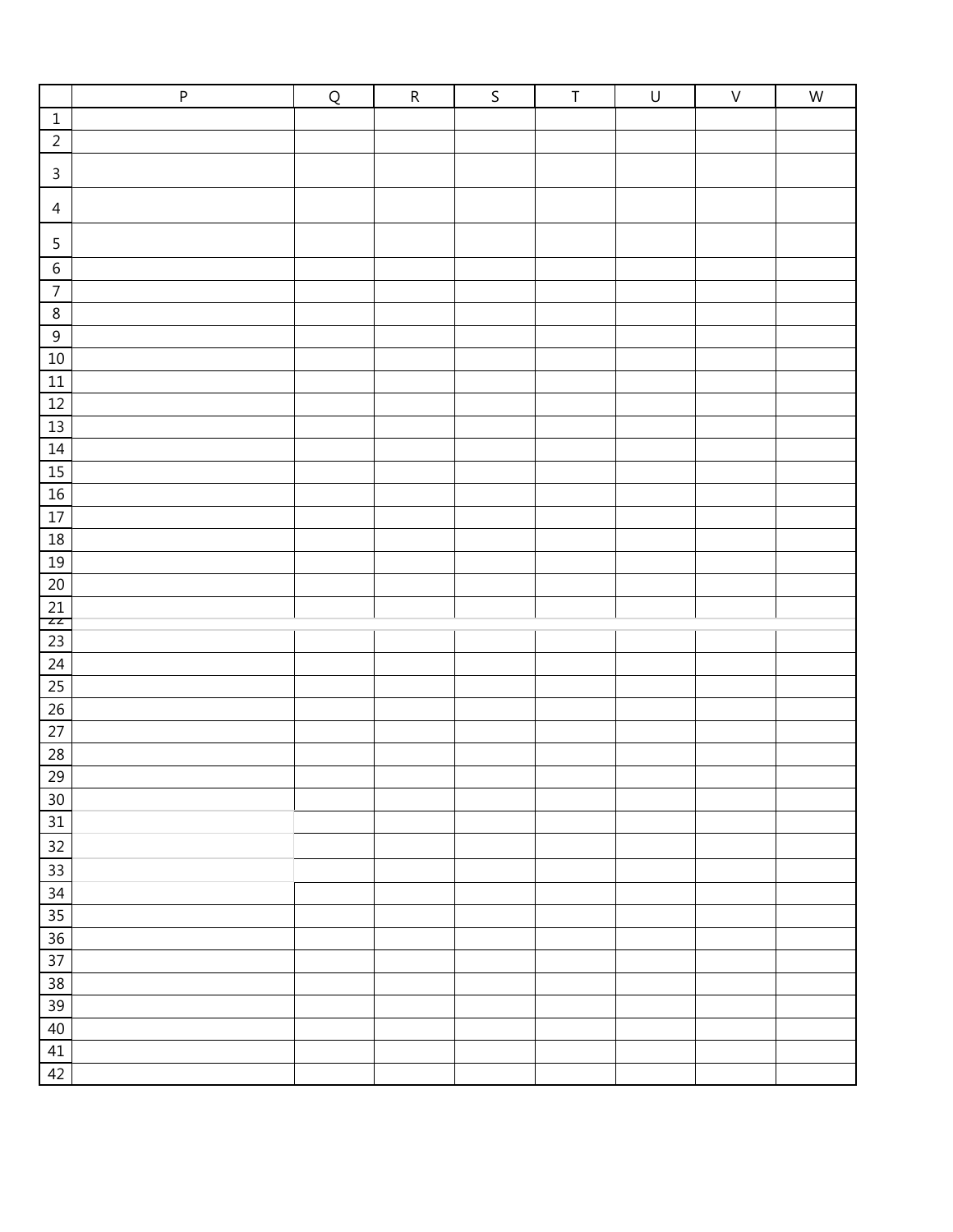|                                                               | $\overline{\mathsf{X}}$ | $\overline{\mathsf{Y}}$ | $\overline{Z}$ | AA | $\mathsf{A}\mathsf{B}$ | AC | AD | $\mathsf{AE}$ | $\mathsf{AF}$ | $AG$ |
|---------------------------------------------------------------|-------------------------|-------------------------|----------------|----|------------------------|----|----|---------------|---------------|------|
| $\,1\,$                                                       |                         |                         |                |    |                        |    |    |               |               |      |
| $\overline{2}$                                                |                         |                         |                |    |                        |    |    |               |               |      |
| $\mathsf{3}$                                                  |                         |                         |                |    |                        |    |    |               |               |      |
| $\overline{a}$                                                |                         |                         |                |    |                        |    |    |               |               |      |
| $\sf 5$                                                       |                         |                         |                |    |                        |    |    |               |               |      |
| $\,$ 6 $\,$                                                   |                         |                         |                |    |                        |    |    |               |               |      |
| $\overline{7}$                                                |                         |                         |                |    |                        |    |    |               |               |      |
| $\overline{8}$                                                |                         |                         |                |    |                        |    |    |               |               |      |
| $\overline{9}$                                                |                         |                         |                |    |                        |    |    |               |               |      |
| $10\,$                                                        |                         |                         |                |    |                        |    |    |               |               |      |
| $\boxed{11}$                                                  |                         |                         |                |    |                        |    |    |               |               |      |
| 12                                                            |                         |                         |                |    |                        |    |    |               |               |      |
| 13                                                            |                         |                         |                |    |                        |    |    |               |               |      |
| 14                                                            |                         |                         |                |    |                        |    |    |               |               |      |
| 15                                                            |                         |                         |                |    |                        |    |    |               |               |      |
| 16                                                            |                         |                         |                |    |                        |    |    |               |               |      |
| $\overline{17}$                                               |                         |                         |                |    |                        |    |    |               |               |      |
| 18                                                            |                         |                         |                |    |                        |    |    |               |               |      |
| 19                                                            |                         |                         |                |    |                        |    |    |               |               |      |
| $\overline{20}$                                               |                         |                         |                |    |                        |    |    |               |               |      |
| $\frac{21}{22}$                                               |                         |                         |                |    |                        |    |    |               |               |      |
|                                                               |                         |                         |                |    |                        |    |    |               |               |      |
| $\frac{23}{24}$                                               |                         |                         |                |    |                        |    |    |               |               |      |
| $\overline{25}$                                               |                         |                         |                |    |                        |    |    |               |               |      |
| $\overline{26}$                                               |                         |                         |                |    |                        |    |    |               |               |      |
| 27                                                            |                         |                         |                |    |                        |    |    |               |               |      |
|                                                               |                         |                         |                |    |                        |    |    |               |               |      |
| $\begin{array}{ c c }\n\hline\n28 \\ \hline\n29\n\end{array}$ |                         |                         |                |    |                        |    |    |               |               |      |
| 30                                                            |                         |                         |                |    |                        |    |    |               |               |      |
| 31                                                            |                         |                         |                |    |                        |    |    |               |               |      |
| 32                                                            |                         |                         |                |    |                        |    |    |               |               |      |
| 33                                                            |                         |                         |                |    |                        |    |    |               |               |      |
| 34                                                            |                         |                         |                |    |                        |    |    |               |               |      |
| $\overline{35}$                                               |                         |                         |                |    |                        |    |    |               |               |      |
| 36                                                            |                         |                         |                |    |                        |    |    |               |               |      |
| $37\,$                                                        |                         |                         |                |    |                        |    |    |               |               |      |
| 38                                                            |                         |                         |                |    |                        |    |    |               |               |      |
| 39                                                            |                         |                         |                |    |                        |    |    |               |               |      |
| 40                                                            |                         |                         |                |    |                        |    |    |               |               |      |
| 41                                                            |                         |                         |                |    |                        |    |    |               |               |      |
| 42                                                            |                         |                         |                |    |                        |    |    |               |               |      |